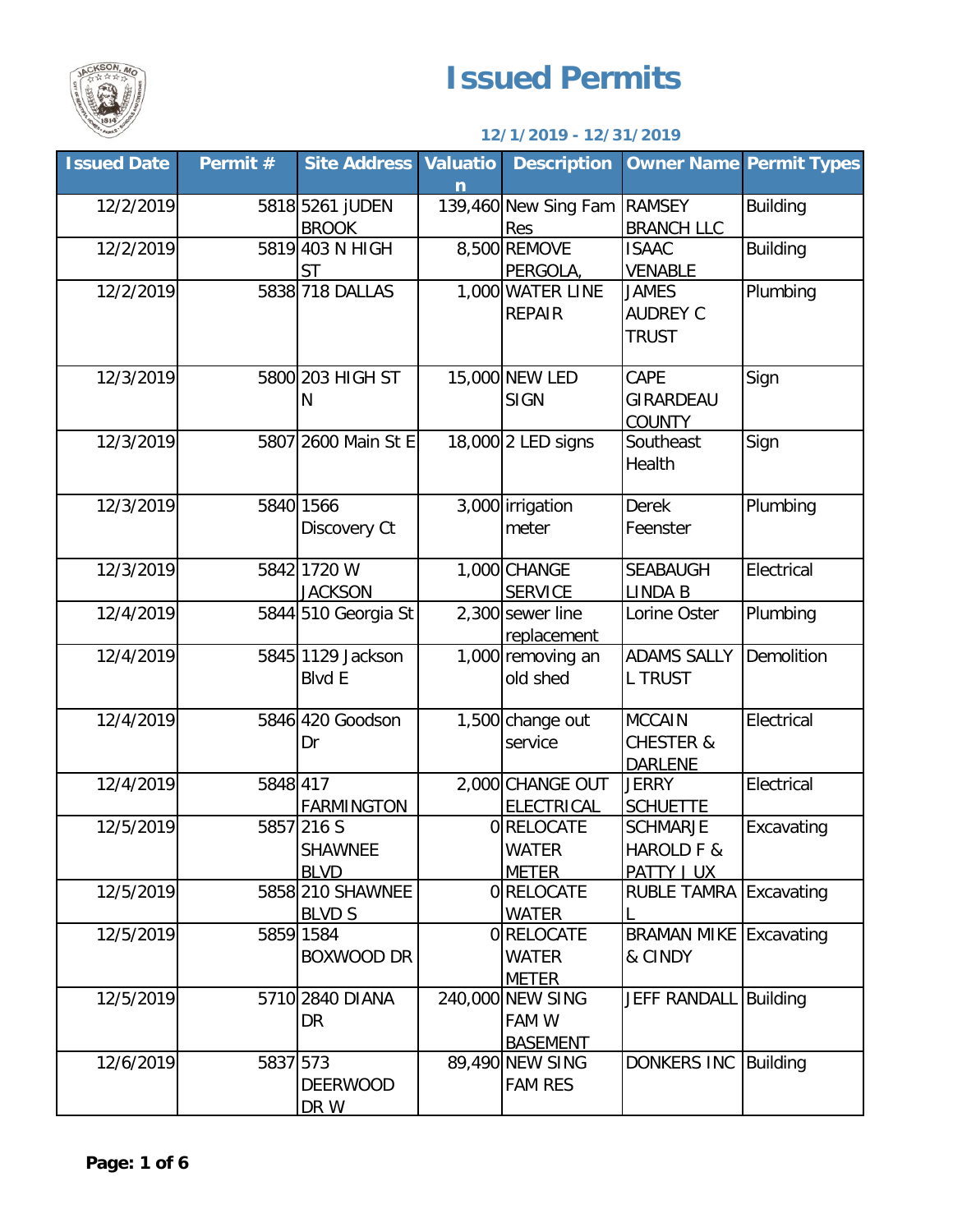| 12/6/2019  |          | 5843 525 HOPE ST   | 10,000 9-11 |                        | <b>CITY OF</b>         | <b>Building</b> |
|------------|----------|--------------------|-------------|------------------------|------------------------|-----------------|
|            |          | S                  |             | <b>MEMORIAL</b>        | JACKSON /              |                 |
|            |          |                    |             | WITH                   | <b>VERIZON</b>         |                 |
|            |          |                    |             | LANDSCAPING            | <b>TOWER LEASE</b>     |                 |
|            |          |                    |             | <b>AND</b>             |                        |                 |
| 12/9/2019  |          | 5867 341 N BAST    |             | 1,850 REPLACE          | <b>PINGEL</b>          | Plumbing        |
|            |          |                    |             | <b>SEWER LINE</b>      | <b>CURTIS J</b>        |                 |
|            |          |                    |             |                        |                        |                 |
|            |          |                    |             |                        |                        |                 |
|            |          |                    |             |                        |                        |                 |
|            |          |                    |             |                        |                        |                 |
|            |          |                    |             |                        |                        |                 |
|            |          |                    |             |                        |                        |                 |
| 12/9/2019  | 5868 811 |                    |             | 2,000 SEWER LINE       | <b>ROLLET</b>          | Plumbing        |
|            |          | <b>GREENSFERRY</b> |             | REPLACEMENT ROBERT G & |                        |                 |
|            |          |                    |             |                        | <b>DONNA S UX</b>      |                 |
|            |          |                    |             |                        |                        |                 |
| 12/9/2019  |          | 5869 1420          |             | 200 INSTALL GAS        | <b>KURT &amp; ROSE</b> | Mechanical      |
|            |          | <b>BROOKVIEW</b>   |             | <b>STOVE</b>           | <b>HARTMAN</b>         |                 |
|            |          |                    |             |                        |                        |                 |
| 12/9/2019  |          | 5870 113 JACKSON   |             | 10,000 INSTALL         | P AND J                | Plumbing        |
|            |          | <b>BLVD W</b>      |             | <b>IRRIGATION</b>      | <b>MARKETING</b>       |                 |
|            |          |                    |             | <b>SYSTEM</b>          | <b>LLC</b>             |                 |
| 12/9/2019  |          | 5873 315 HOPE ST   |             | 3,000 REMOVE 2         | <b>GARRETT &amp;</b>   | Excavating      |
|            |          | N                  |             | PANELS OF              | SAMANTHA               |                 |
|            |          |                    |             | <b>SIDEWALK</b>        | <b>MATTHEWS</b>        |                 |
| 12/11/2019 |          | 5865 1495          |             | 5,000 SOLAR PANEL      | <b>DAVIS</b>           | Electrical      |
|            |          | <b>DEERWOOD</b>    |             | <b>INSTALL ON</b>      | <b>KENNETH &amp;</b>   |                 |
|            |          | DR E               |             | <b>ROOF</b>            | SONJA ET UX            |                 |
|            |          |                    |             |                        |                        |                 |
| 12/13/2019 |          | 5877 405 N         |             | <b>ODISCONNECT</b>     | <b>SEABAUGH</b>        | Excavating      |
|            |          | <b>FARMINGTON</b>  |             | <b>WATER</b>           | LEROY E &              |                 |
|            |          | RD.                |             | <b>METER</b>           | <b>GERALDINE</b>       |                 |
| 12/13/2019 |          | 5828 1530          |             | 1,900 PORTABLE         | PERR HARLAN            | <b>Building</b> |
|            |          | <b>WOODLAND E</b>  |             | CARPORT                | <b>D TRUST ETAL</b>    |                 |
|            |          |                    |             |                        |                        |                 |
| 12/16/2019 | 5878 715 |                    |             | 800 meter base         | <b>MEYER JOHN</b>      | Electrical      |
|            |          | Washington W       |             | replacement            | R & LADONNA            |                 |
|            |          |                    |             |                        | M ET UX                |                 |
|            |          |                    |             |                        |                        |                 |
| 12/17/2019 |          | 5880 417 S         |             | 50 REMOVING            | <b>JERRY</b>           | Demolition      |
|            |          | <b>FARMINGTON</b>  |             | SHED ON A              | <b>SCHUETTE</b>        |                 |
| 12/19/2019 |          | 5879 505 GOODSON   |             | 2,200 TEAR OUT         | DONALD E               | Driveway        |
|            |          | DR                 |             | <b>AND REPLACE</b>     | <b>JACOBS JR</b>       |                 |
| 12/19/2019 |          | 5883 717 HOPE ST   |             | 0 50 FT X 150          | <b>MISSOURI</b>        | Floodplain      |
|            |          | S                  |             | FT                     | <b>FARMERS</b>         | Development     |
|            |          |                    |             | <b>WAREHOUSE</b>       | <b>ASSOC INC</b>       |                 |
|            |          |                    |             |                        |                        |                 |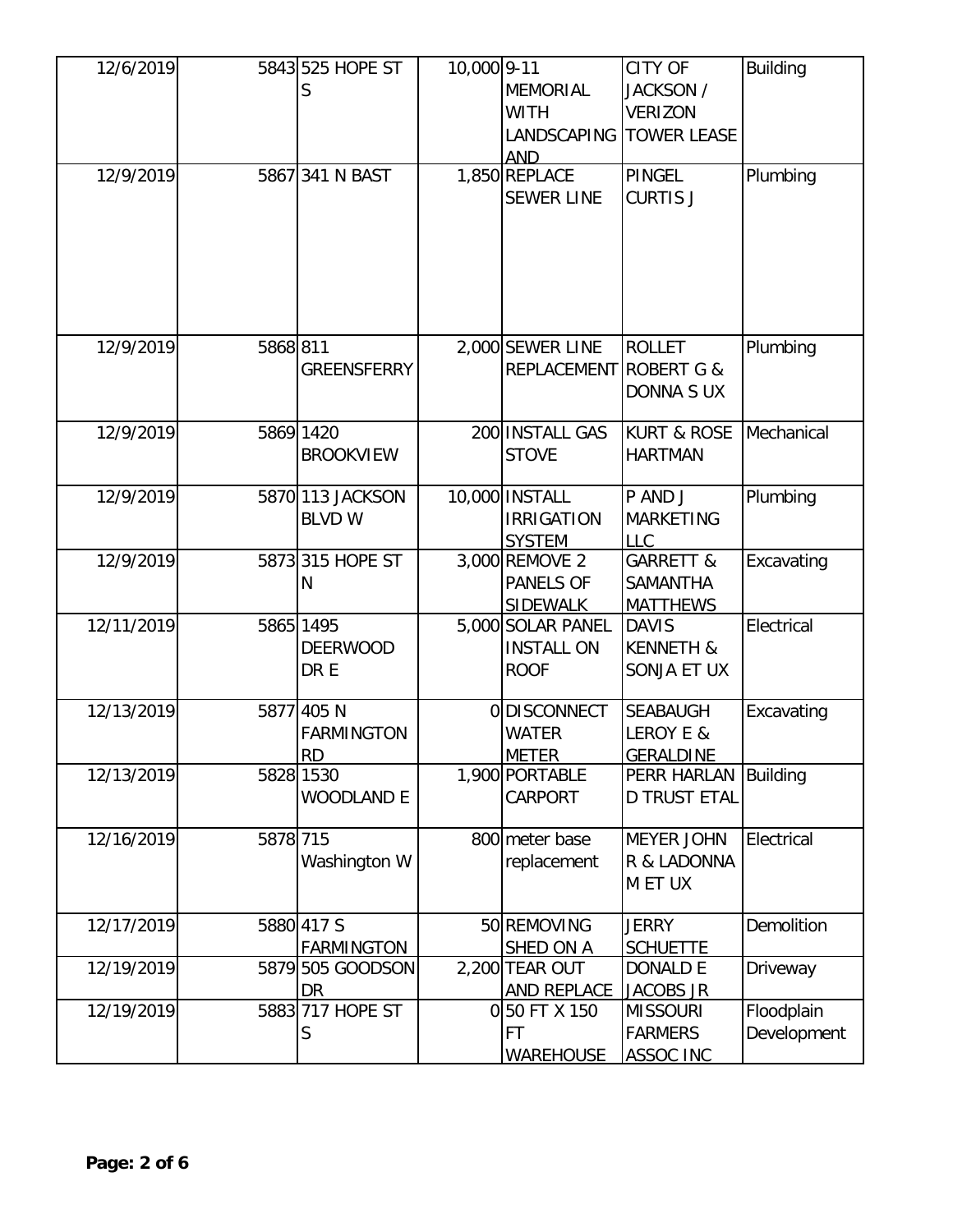| 12/19/2019 |          | 5884 1211 Gloria Dr                 |       | 3,000 Service<br>upgrade                    | Tina Schumer                                                            | Electrical      |
|------------|----------|-------------------------------------|-------|---------------------------------------------|-------------------------------------------------------------------------|-----------------|
| 12/19/2019 |          | 5839 5260 SANDY<br><b>BRAE LN</b>   |       | 125,105 NEW SING<br><b>FAM RES</b>          | <b>RAMSEY</b><br><b>BRANCH LLC</b>                                      | <b>Building</b> |
| 12/20/2019 |          | 5849 2507 WATSON<br>DR              |       | 169,780 NEW SING<br><b>FAM RES</b>          | WILLIAM C<br><b>PATE</b>                                                | <b>Building</b> |
| 12/23/2019 |          | 5861 717 HOPE ST<br>S               |       | 566,775 STORAGE<br><b>BUILDING</b>          | <b>MISSOURI</b><br><b>FARMERS</b><br><b>ASSOC INC</b>                   | <b>Building</b> |
| 12/23/2019 | 5887 920 | <b>INDEPENDENC</b><br>E ST W        |       | 4,500 REPLACE SIGN                          | <b>CASEYS</b><br><b>MARKETING</b><br><b>COMPANY</b>                     | Sign            |
| 12/23/2019 |          | 5890 1685<br><b>COLUMBIA DR</b>     |       | 450 INSTALLING<br><b>GAS LINE</b>           | Phil Hutson                                                             | Mechanical      |
| 12/23/2019 |          | 5882 2597 LITZ<br><b>BLVD</b>       |       | 5,000 INSTALL<br><b>FENCE AND</b>           | <b>STEPHEN</b><br>RUSSO II                                              | Electrical      |
| 12/26/2019 |          | 5895 603 GEORGIA<br>ST <sub>N</sub> |       | <b>O</b> INSTALL<br><b>WATER</b>            | DOWD CO,<br><b>LLC</b>                                                  | Excavating      |
| 12/27/2019 |          | 5896 326 MAIN ST<br>W               |       | 3,600 SEWER<br>REPAIR,<br><b>REMOVE AND</b> | <b>NGUYEN</b><br><b>JAMES M</b>                                         | Plumbing        |
| 12/27/2019 |          | 5898 2267<br><b>PROVIDENCE</b>      |       | 3,000 FENCE                                 | MIKE &<br><b>LINDSEY</b><br><b>GROSS</b>                                | <b>Building</b> |
| 12/30/2019 |          | 5899 2535 OLD<br><b>CAPE RD</b>     |       | 1,900 WATERLINE<br><b>REPAIR</b>            | LAPE TONY R<br>& DANNA J*<br>UX.                                        | Plumbing        |
| 12/30/2019 |          | 5872 2597 LITZ<br><b>BLVD</b>       |       | 50,000 SWIMMING<br><b>POOL</b>              | <b>WONDEL</b><br><b>JOHN K II &amp;</b><br><b>BROWN</b><br><b>SHANA</b> | <b>Building</b> |
| 12/30/2019 |          | 5863 2267<br><b>PROVIDENCE</b>      |       | 48,000 SWIMMING<br><b>POOL</b>              | MIKE &<br><b>LINDSEY</b><br><b>GROSS</b>                                | <b>Building</b> |
| 12/31/2019 |          | 5903 3582 jackson<br>blvd e         |       | 0 install new<br>water meter                | <b>SEMO</b><br>Crawfish<br><b>Company</b>                               | Excavating      |
|            |          |                                     | ##### |                                             |                                                                         |                 |

**Total Records: 43**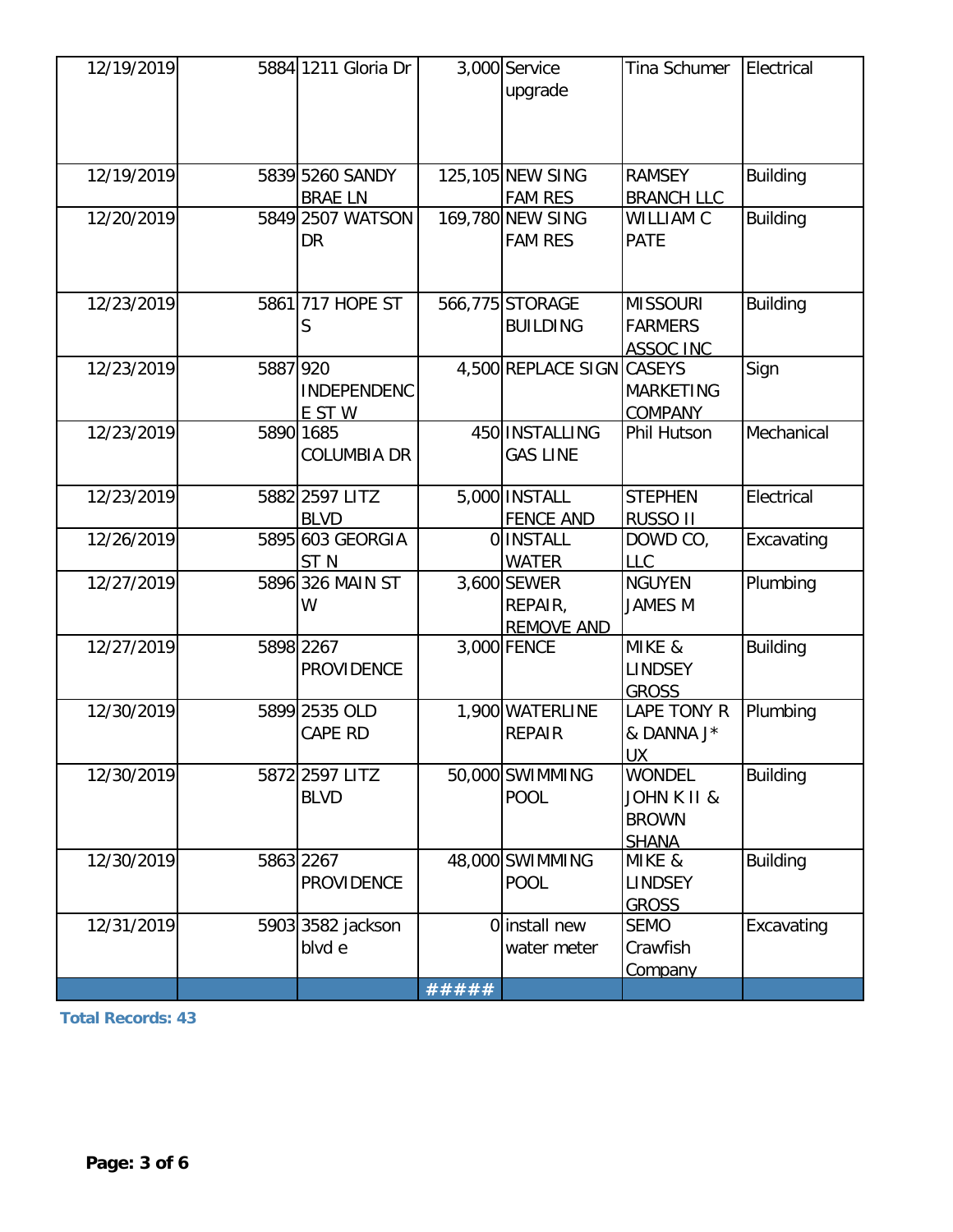| <b>Primary</b><br><b>Contractor</b>                                                          | <b>Main Status</b> |
|----------------------------------------------------------------------------------------------|--------------------|
| <b>J PARK LLC</b>                                                                            | <b>ISSUED</b>      |
|                                                                                              | <b>ISSUED</b>      |
| <b>LANGFORD</b><br>MECHANICAL<br>& SHEET<br><b>METAL</b><br><b>CANEDY SIGN</b><br>& GRAPHICS | <b>ISSUED</b>      |
| <b>CANEDY SIGN</b><br>& GRAPHICS                                                             |                    |
| <b>MUELLER</b><br><b>BROTHERS</b><br><b>IRRIGATION</b>                                       | <b>ISSUED</b>      |
| <b>BUILDERS</b><br>UNLIMITED                                                                 | <b>ISSUED</b>      |
| <b>HEARTLAND</b><br>PLUMBING                                                                 | <b>ISSUED</b>      |
| 1SELF                                                                                        | <b>ISSUED</b>      |
| <b>JOHN</b><br><b>BECKETT</b>                                                                | <b>ISSUED</b>      |
| <b>JBJ ELECTRIC</b><br>78                                                                    | <b>ISSUED</b>      |
| <b>CITY OF</b><br>JACKSON                                                                    | <b>ISSUED</b>      |
| <b>CITY OF</b><br><b>JACKSON</b>                                                             | <b>ISSUED</b>      |
| CITY OF<br><b>JACKSON</b>                                                                    | <b>ISSUED</b>      |
| <b>DOWD</b><br>CONTRACTING                                                                   | <b>ISSUED</b>      |
| LILEY<br><b>CONSTRUCTIO</b><br>N                                                             | <b>ISSUED</b>      |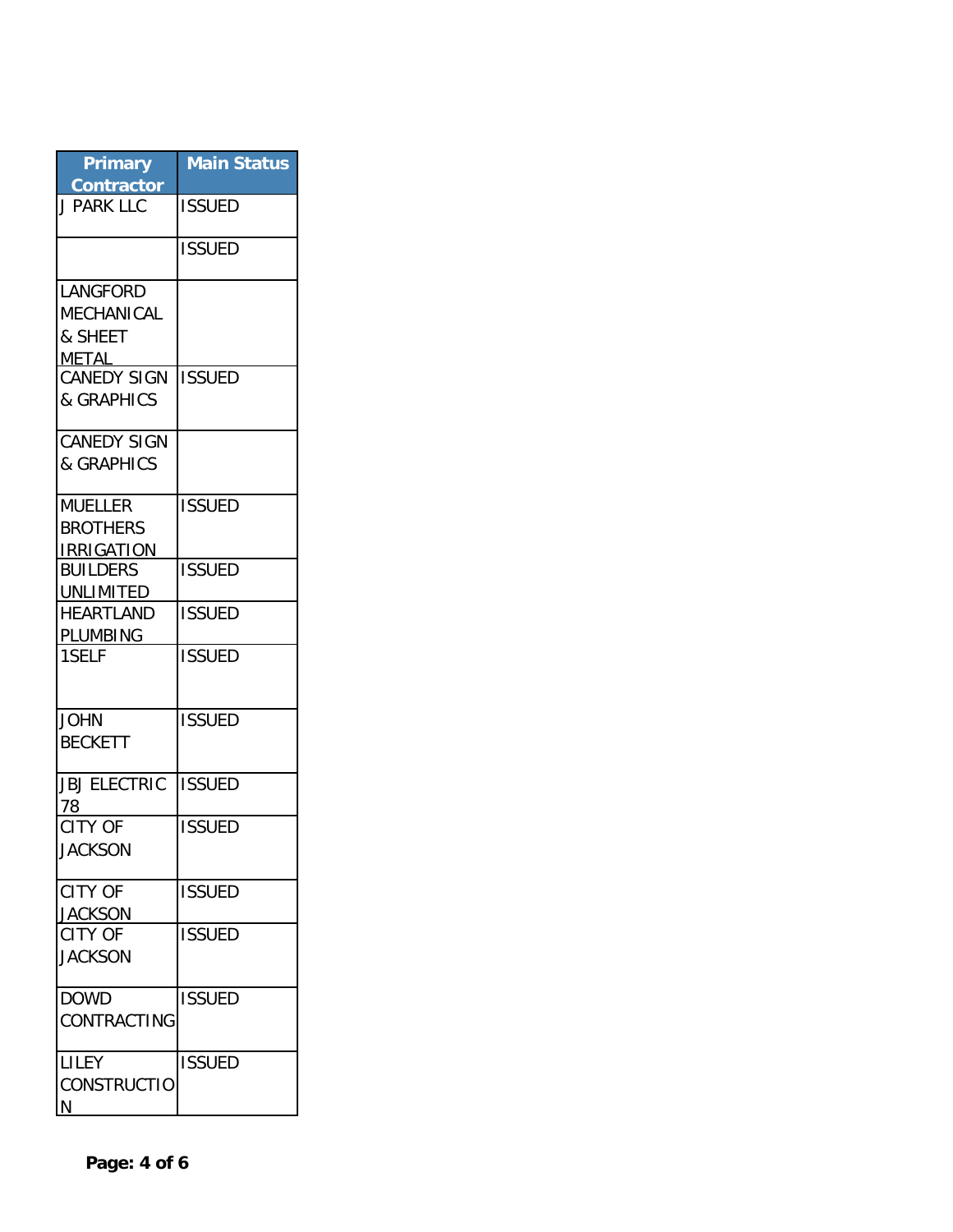| <b>KIEFNER</b><br><b>BROTHERS</b><br><b>INC</b>                                                         | <b>ISSUED</b> |
|---------------------------------------------------------------------------------------------------------|---------------|
| <b>BONNEY</b><br>SEPTIC TANK<br><b>PUMPING &amp;</b><br><b>CHIMNEY</b><br><b>SWEEP</b><br>SERVICE, BILL | <b>ISSUED</b> |
| <b>LANGFORD</b><br>MECHANICAL<br>& SHEET<br><b>METAL</b>                                                |               |
| 1SELF                                                                                                   | <b>ISSUED</b> |
| <b>STORK</b><br>LANDSCAPING                                                                             |               |
| <b>LIBERTY</b><br><b>UTILITIES</b>                                                                      | <b>ISSUED</b> |
| <b>SOLERA</b><br><b>ENERGY LLC</b>                                                                      | <b>ISSUED</b> |
| <b>CITY OF</b><br><b>JACKSON</b>                                                                        | <b>ISSUED</b> |
|                                                                                                         | <b>ISSUED</b> |
| <b>COTNER</b><br>ELECTRIC CO,<br><b>INC</b>                                                             | <b>ISSUED</b> |
| 1SELF                                                                                                   |               |
| 1SELF                                                                                                   | <b>ISSUED</b> |
|                                                                                                         | <b>ISSUED</b> |